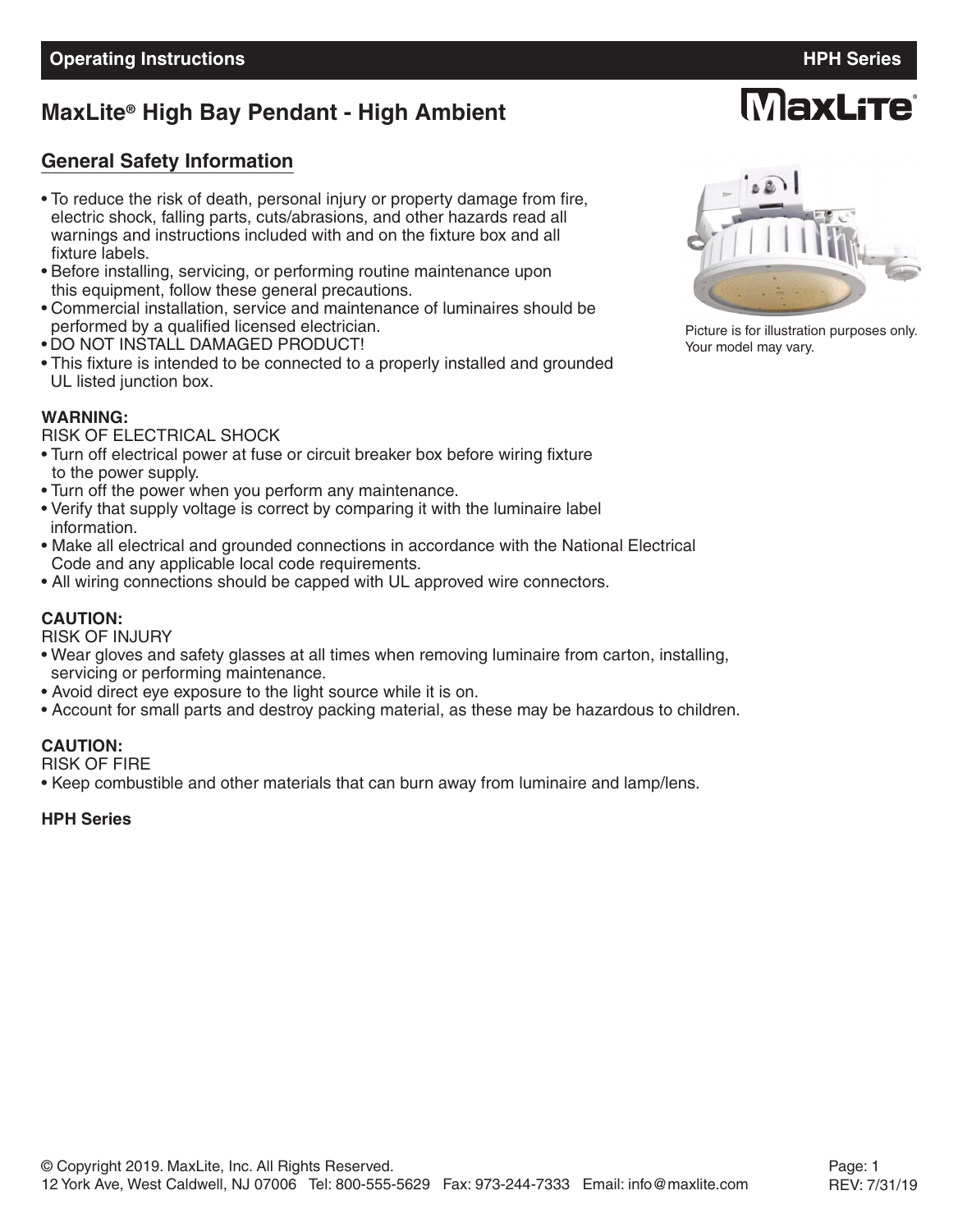# **MaxLite<sup>®</sup> High Bay Pendant - High Ambient**

CAUTION: Turn off electrical power at fuse or circuit breaker box before wiring fixture to the power supply.

### **Standard Wiring Instructions (100-277V, 200-480V)**



- **1.** Connect the brown fixture wire to the (+) LINE supply wire.
- **2.** Connect the blue fixture wire to the (-) COMMON supply wire.<br>**3.** Connect the green fixture wire to supply ground wire.
- **3.** Connect the green fixture wire to supply ground wire.

#### **0-10V Dimmable Wiring Instructions**



- **1.)** Connect the brown fixture wire to the HOT LINE supply wire.
- **2.)** Connect the blue fixture wire to the NEUTRAL supply wire.
- **3.)** Connect the green fixture wire to supply ground wire.
- **4.)** Connect the purple fixture wire to the (V+) DIM wire.
- **5.)** Connect the gray fixture wire to the (V-) DIM wire.

## **Motion Sensor Wiring Instructions**



# MaxLfTe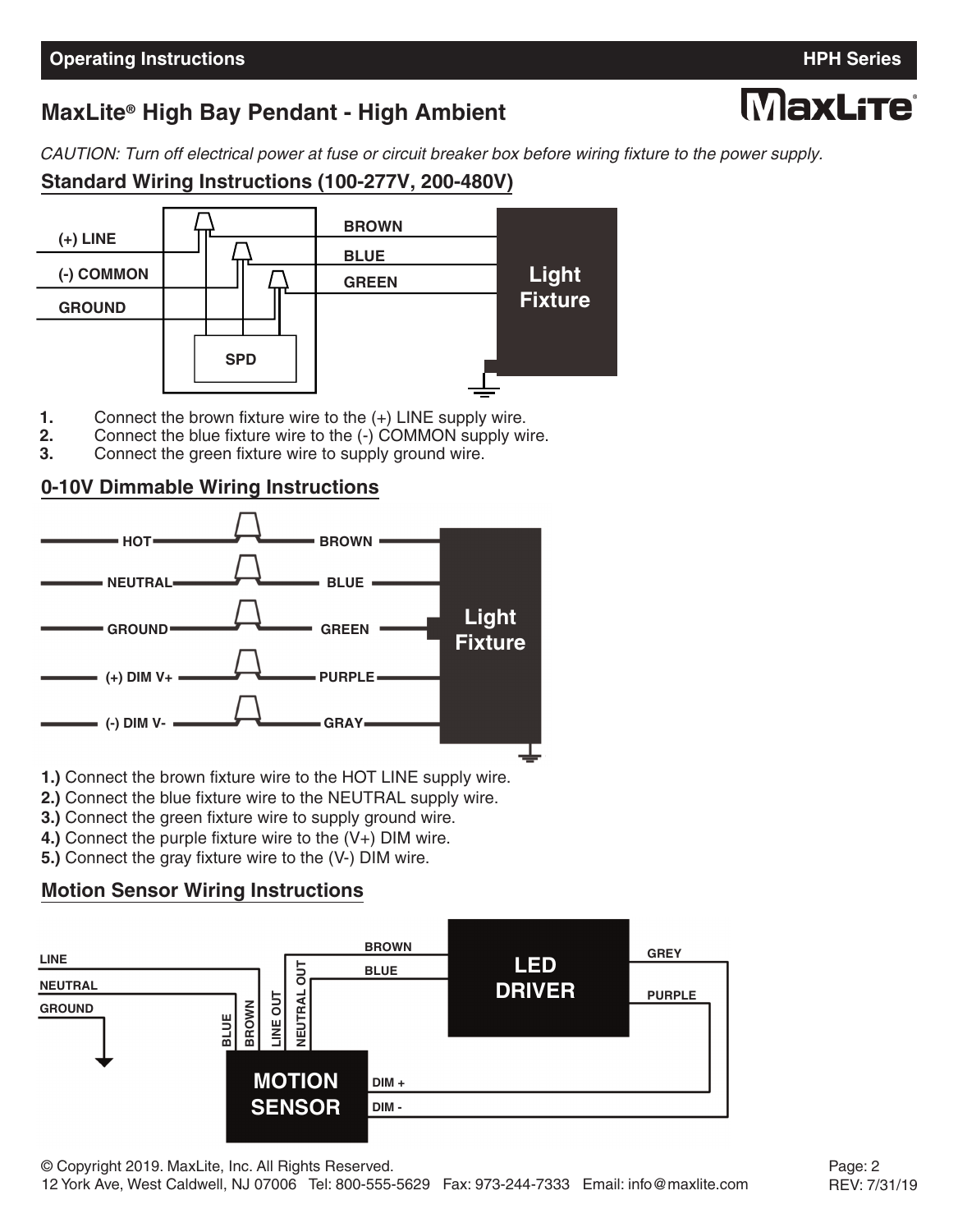#### **Operating Instructions HPH Series**

# **MaxLite<sup>®</sup> High Bay Pendant - High Ambient**

#### **Surface Mounting**

- **1.** Begin by removing the hook from the surface mount bracket.
- **2.** Use the mounting template below to drill the holes in your mounting surface. See **Figure 3**
- **3.** Hold the fixture up to the holes drilled in step 2 and secure with screws. (Hardware not included, 7/16" screws recommended).
- **4.** Feed the 3 cord wire from the fixture to the junction box.
- **5.** (Optional) Adjust the angle of the fixture by loosening the top screw in **Figure 2** and use the hash marks as a guide. Retighten the screw when pointed at the desired angle.





#### **Hook Mounting**

- **1.** Loosen the screw to open the hook at the top of the fixture.
- **2.** Place the hook onto the structure or chain you wish to attach it too, and tighten the screw to secure it.
- **3.** Feed the 6ft 3-wire cord from the fixture to the junction box.

#### **Pendant/Junction Box Mount**

- **1.** Remove the Hook from the surface mount bracket. See **Figure 4**
- **2.** Use the hole where the hook was to secure to a ½" NPT pipe, and use the nut and washer leftover from the hook to secure the pipe to the bracket.
- **3.** Feed the 6ft 3-wire cord from the fixture to the junction box.



**MaxLite** 



REV: 7/31/19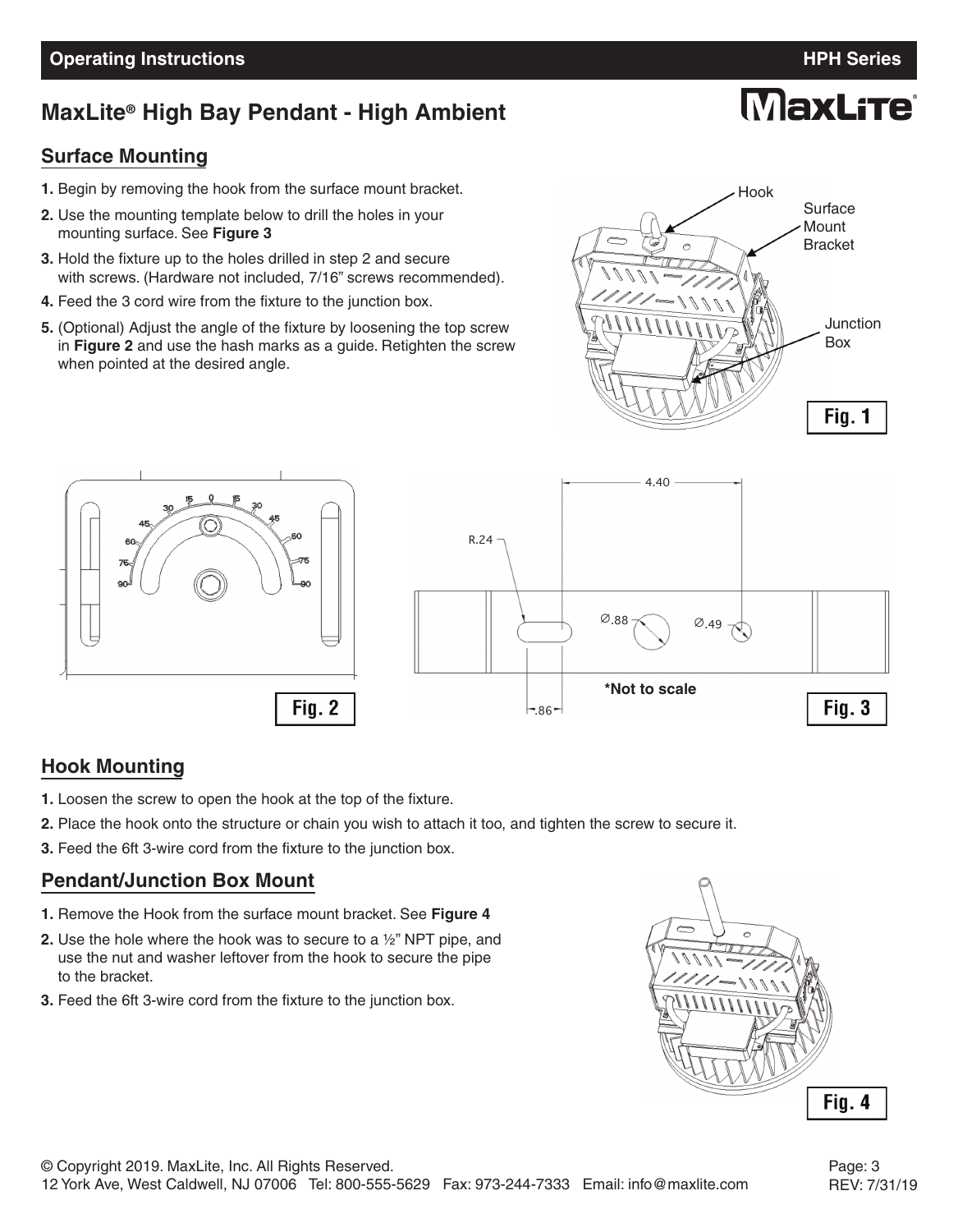**MaxLite** 

# **MaxLite<sup>®</sup> High Bay Pendant - High Ambient**

#### **Safety Cable Mounting**

#### NOTE: The safety cable is meant for additional security and should not replace the mounting methods listed above.

**1.** Use the retainer spring on the clip at the end of the safety cable to attach it to a structural member. See **Figure 5**